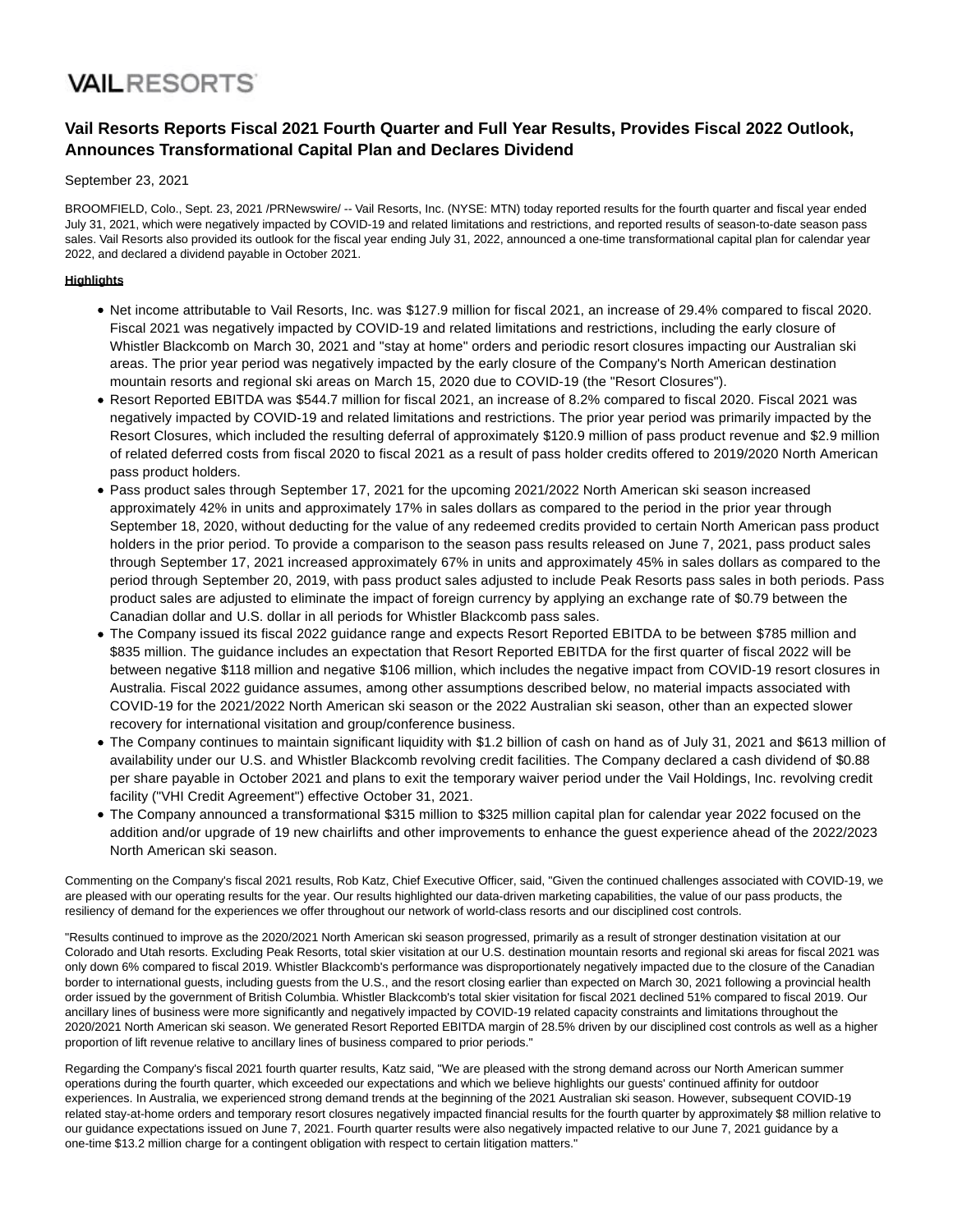Katz continued, "We remain focused on our disciplined approach to capital allocation, prioritizing our investments in our people, as well as high-return capital projects, strategic acquisition opportunities, and returning capital to shareholders. Our liquidity position remains strong, and we are confident in the free cash flow generation and stability of our business model. Our total cash and revolver availability as of July 31, 2021 was approximately \$1.9 billion, with \$1.2 billion of cash on hand, \$418 million of revolver availability under the VHI Credit Agreement, and \$195 million of revolver availability under the Whistler Blackcomb Credit Agreement. As of July 31, 2021, our Net Debt was 3.0 times trailing twelve months Total Reported EBITDA. Given our strong balance sheet and outlook, we are pleased to announce that the Company plans to exit the temporary waiver period under the VHI Credit Agreement effective October 31, 2021, declared a cash dividend of \$0.88 per share payable in October 2021, and announced a transformational \$315 million to \$325 million capital plan for calendar year 2022 to add or upgrade 19 new chairlifts and make other investments to enhance the guest experience and are expected to generate strong returns for our shareholders."

#### **Operating Results**

A more complete discussion of our operating results can be found within the Management's Discussion and Analysis of Financial Condition and Results of Operations section of the Company's Form 10-K for the fiscal year ended July 31, 2021, which was filed today with the Securities and Exchange Commission. The discussion of operating results below compares the results for the fiscal year ended July 31, 2021 to the fiscal year ended July 31, 2020, unless otherwise noted. The following are segment highlights:

#### **Mountain Segment**

- Total lift revenue increased \$163.5 million, or 17.9%, to \$1,076.6 million primarily due to strong North American pass sales growth for the 2020/2021 ski season, including the deferral impact of the pass holder credits offered to 2019/2020 North American pass product holders from fiscal 2020 to fiscal 2021 as a result of the Resort Closures, partially offset by a decrease in non-pass visitation due to limitations and restrictions on our North American operations due to the impacts of COVID-19, which disproportionately impacted Whistler Blackcomb.
- Ski school revenue decreased \$44.9 million, or 23.7%, dining revenue decreased \$70.4 million, or 43.8%, and retail/rental revenue decreased \$42.3 million, or 15.7%, each primarily as a result of by COVID-19 related capacity limitations and restrictions in the current year, partially offset by the Company operating for the full U.S. ski season in the current year as compared to the impact of the Resort Closures in the prior year.
- Operating expense decreased \$65.9 million, or 5.4%, which was primarily attributable to cost discipline efforts in the current year associated with lower levels of operations and limitations, restrictions and closures of resort operations resulting from COVID-19.
- Mountain Reported EBITDA increased \$50.3 million, or 10.1%, which includes \$20.3 million of stock-based compensation for fiscal 2021 compared to \$17.4 million in the prior year.

#### **Lodging Segment**

- Lodging segment net revenue (excluding payroll cost reimbursements) decreased \$26.4 million, or 11.1%, primarily due to operational restrictions and limitations of our North American lodging properties in the current year as a result of the ongoing impacts of COVID-19, partially offset by stronger summer demand in the U.S. during the fourth quarter of fiscal 2021.
- Lodging Reported EBITDA decreased \$9.0 million, which includes \$3.8 million of stock-based compensation expense in fiscal 2021 compared to \$3.4 million of stock-based compensation expense in fiscal 2020.

#### **Resort - Combination of Mountain and Lodging Segments**

- Resort net revenue was \$1,907.9 million for fiscal 2021, a decrease of \$50.9 million, or 2.6%, compared to resort net revenue of \$1,958.9 million for fiscal 2020. Fiscal 2021 revenue included approximately \$12 million of favorability from currency translation, which the Company calculated on a constant currency basis by applying current period foreign exchange rates to the prior period results.
- Resort Reported EBITDA was \$544.7 million for fiscal 2021, an increase of \$41.3 million, or 8.2%, compared to fiscal 2020. Fiscal 2021 includes the impact from the deferral of \$118 million of pass product revenue and related deferred costs from fiscal 2020 to fiscal 2021 as a result of credits offered to 2020/2021 North American pass product holders, a one-time \$13.2 million charge for a contingent obligation with respect to certain litigation matters, and approximately \$2 million of favorability from currency translation from Whistler Blackcomb, which the Company calculated on a constant currency basis by applying current period foreign exchange rates to prior period results.

#### **Total Performance**

- Total net revenue decreased \$54.0 million, or 2.7%, to \$1,909.7 million.
- Net income attributable to Vail Resorts, Inc. was \$127.9 million, or \$3.13 per diluted share, for fiscal 2021 compared to net income attributable to Vail Resorts, Inc. of \$98.8 million, or \$2.42 per diluted share, in fiscal 2020. Net income attributable to Vail Resorts, Inc. for fiscal 2021 and fiscal 2020 included tax benefits of approximately \$17.9 million and \$8.0 million, respectively, related to employee exercises of equity awards (primarily related to the CEO's exercise of SARs). Additionally, fiscal 2021 net income attributable to Vail Resorts, Inc. included approximately \$3 million of unfavorability from currency translation, which the Company calculated by applying current period foreign exchange rates to the prior period results.

#### **Season Pass Sales**

Commenting on the Company's season pass sales for the upcoming 2021/2022 North American ski season, Katz said, "We are very pleased with the results of our season pass sales to date, which continue to demonstrate the strength of our data-driven marketing initiatives and the compelling value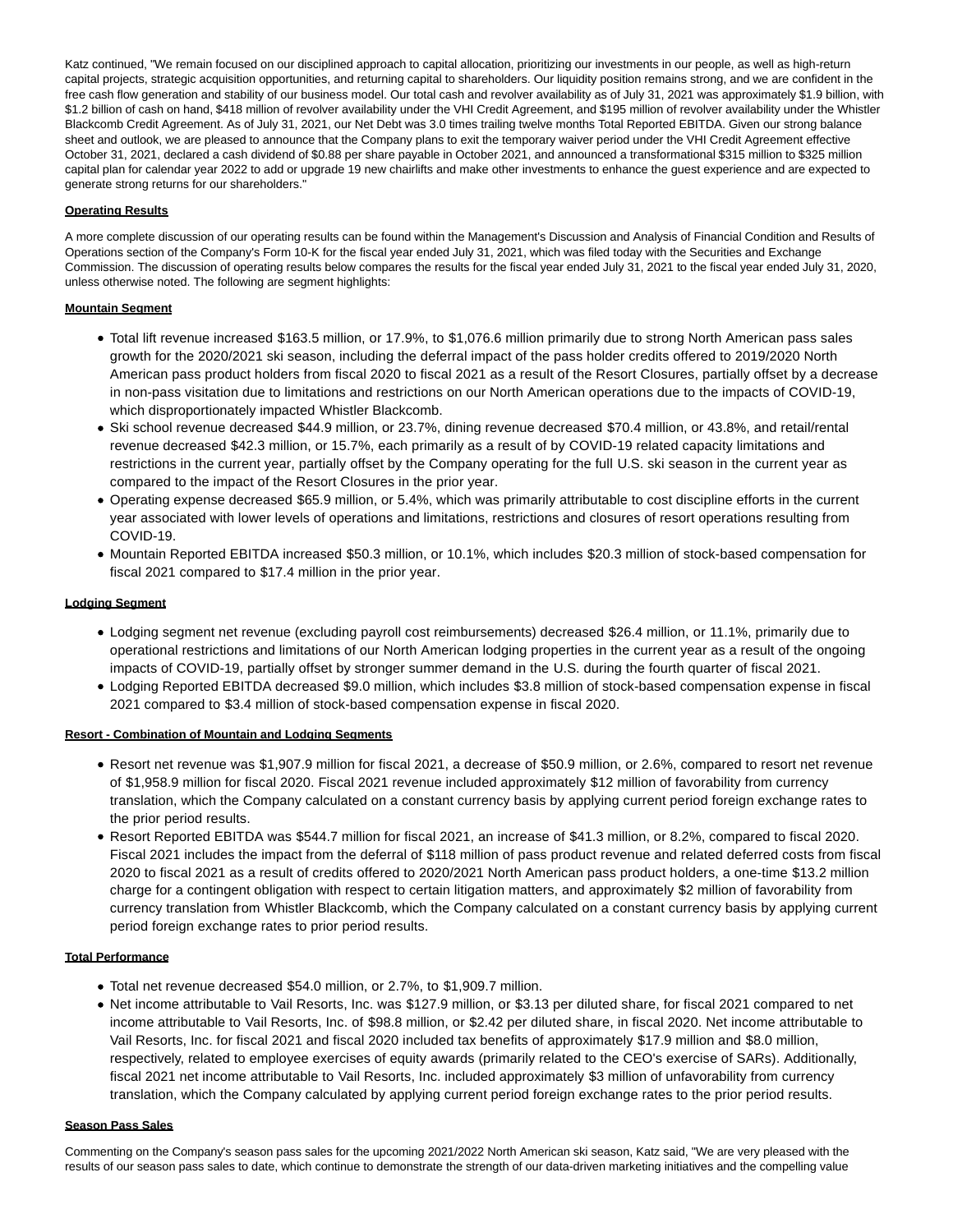proposition of our pass products, driven in part by the 20% reduction in all pass prices for the upcoming season. Pass product sales through September 17, 2021 for the upcoming 2021/2022 North American ski season increased approximately 42% in units and approximately 17% in sales dollars as compared to the period in the prior year through September 18, 2020, without deducting for the value of any redeemed credits provided to certain North American pass holders in the prior period. To provide a comparison to the season pass results released on June 7, 2021, pass product sales through September 17, 2021 for the upcoming 2021/2022 North American ski season increased approximately 67% in units and approximately 45% in sales dollars as compared to sales for the 2019/2020 North American ski season through September 20, 2019, with pass product sales adjusted to include Peak Resorts pass sales in both periods. Pass product sales are adjusted to eliminate the impact of foreign currency by applying an exchange rate of \$0.79 between the Canadian dollar and U.S. dollar in all periods for Whistler Blackcomb pass sales."

Katz continued, "We saw strong unit growth from renewing pass holders and significantly stronger unit growth from new pass holders, which include guests in our database who previously purchased lift tickets or passes but did not buy a pass in the previous season and guests who are completely new to our database. Our strongest unit growth was from our destination markets, including the Northeast, and we also had very strong growth across our local markets. The majority of our absolute unit growth came from our core Epic and Epic Local pass products and we also saw even higher percentage growth from our Epic Day Pass products. Compared to the period ended September 18, 2020, effective pass price decreased 17%, despite the 20% price decrease we implemented this year and the significant growth of our lower priced Epic Day Pass products, which continue to represent an increasing portion of our total advance commitment product sales.

"We are very pleased with the performance of our pass product sales efforts to date, which exceeded our original expectations for the impact of the 20% price reduction, particularly in the growth of new pass holders and in the trade up we are seeing from pass holders into higher priced products. As we enter the final period for pass product sales, we feel good about the current trends we are seeing. However, it is important to point out that we know a portion of the growth we have seen to date represents certain pass product holders purchasing their pass earlier in the selling season than in the prior year period and we saw strong growth in the late fall in the prior year period due to concerns around COVID-19, including questions about resort access as a result of our mountain access reservation system. Given these factors and the other changing economic and COVID-related dynamics, it is difficult to provide specific guidance on our final growth rates, which may decline from the rates we reported today."

#### **Capital Investments**

Commenting on the Company's capital investments, Katz said, "As previously announced, we are on track to complete several signature investments in advance of the 2021/2022 North American ski season. In Colorado, we are completing a 250 acre lift-served terrain expansion in the signature McCoy Park area of Beaver Creek, further differentiating the resort's high-end, family focused experience. We are also adding a new four-person high speed lift at Breckenridge to serve the popular Peak 7, replacing the Peru lift at Keystone with a six-person high speed chairlift, and replacing the Peachtree lift at Crested Butte with a new three-person fixed-grip lift. At Okemo, we are completing a transformational investment including upgrading the Quantum lift to replace the Green Ridge three-person fixed-grip chairlift. In addition to the transformational investments that will greatly improve uplift capacity, we are continuing to invest in company-wide technology enhancements, including investing in a number of upgrades to bring a best-in-class approach to how we service our guests through these channels.

"We are encouraged by the outlook for our long-term growth and the financial stability we have created. The success of our advance commitment strategy, the expansion of our network and our focus on creating an outstanding guest experience remain at the forefront of our efforts. Toward that end, we are launching an ambitious capital investment plan for calendar year 2022 across our resorts to significantly increase lift capacity and enhance the guest experience as we drive increased loyalty from our guests and continuously improve the value proposition of our advance commitment products. These investments are also expected to drive strong financial returns for our shareholders. The plan includes the installation of 19 new or replacement lifts across 14 of our resorts that collectively will increase lift capacity in those lift locations by more than 60% and a transformational lift-served terrain expansion at Keystone, as well as additional projects that will be announced in December 2021 and March 2022. All of the projects in the plan are subject to regulatory approvals.

"We expect our capital plan for calendar year 2022 will be approximately \$315 million to \$325 million, excluding any real estate related capital or reimbursable investments. This is approximately \$150 million above our typical annual capital plan, based on inflation and previous additions for acquisitions, and includes approximately \$20 million of incremental spending to complete the one-time capital plans associated with the Peak Resorts and Triple Peaks acquisitions. Given our recent financings and strong liquidity, the outlook for our business driven by the growth of our advance commitment strategy, and the tax benefit in 2022 from additional accelerated depreciation on U.S. investments, we believe this is the right time for our Company to make a significant investment in the guest experience at our resorts and expect this one-time increase in discretionary investments will drive an attractive return for our shareholders. Additional details associated with our calendar year 2022 capital plan can be found in our capital press release issued on September 23, 2021. We also intend to return our capital spending to our typical long-term plan in our calendar year 2023 capital plan, with the potential for reduced spending given the number of projects we would complete in calendar year 2022. We will be providing further detail on our calendar year 2022 capital plan in December 2021."

#### **Return of Capital**

Commenting on the Company's return of capital, Katz said, "The Company plans to exit the waiver period under the VHI Credit Agreement effective October 31, 2021, reinstating the required quarterly compliance with our financial maintenance covenants beginning with the first quarter of fiscal year 2022. We are also pleased to announce that the Board of Directors has reinstated our quarterly dividend by declaring a cash dividend on Vail Resorts' common stock of \$0.88 per share, payable on October 22, 2021 to shareholders of record on October 5, 2021. This dividend payment equates to 50% of pre-pandemic levels and reflects our continued confidence in the strong free cash flow generation and stability of our business model despite the ongoing risks associated with COVID-19. Our Board of Directors will continue to closely monitor the economic and public health outlook on a quarterly basis to assess the level of our quarterly dividend going forward."

#### **Guidance**

Commenting on guidance for fiscal 2022, Katz said, "As we head into fiscal 2022, we are encouraged by the robust demand from our guests, the strength of our advance commitment product sales and our continued focus on enhancing the guest experience while maintaining our cost discipline. Our guidance for net income attributable to Vail Resorts, Inc. is estimated to be between \$278 million and \$349 million for fiscal 2022. We estimate Resort Reported EBITDA for fiscal 2022 will be between \$785 million and \$835 million. We estimate Resort EBITDA Margin for fiscal 2022 to be approximately 32.1%, using the midpoint of the guidance range, which is negatively impacted as a result of COVID-19 impacts associated with Australia in the first quarter of fiscal 2022 and the anticipated slower recovery in international visitation and group/conference business. We estimate Real Estate Reported EBITDA for fiscal 2022 to be between negative \$6 million and \$0 million. The guidance assumes normal weather conditions, a continuation of the current economic environment and no material impacts associated with COVID-19 for the 2021/2022 North American ski season or the 2022 Australian ski season other than an expected slower recovery for international visitation, which is expected to have a disproportionate impact at Whistler Blackcomb, and group/conference business, which is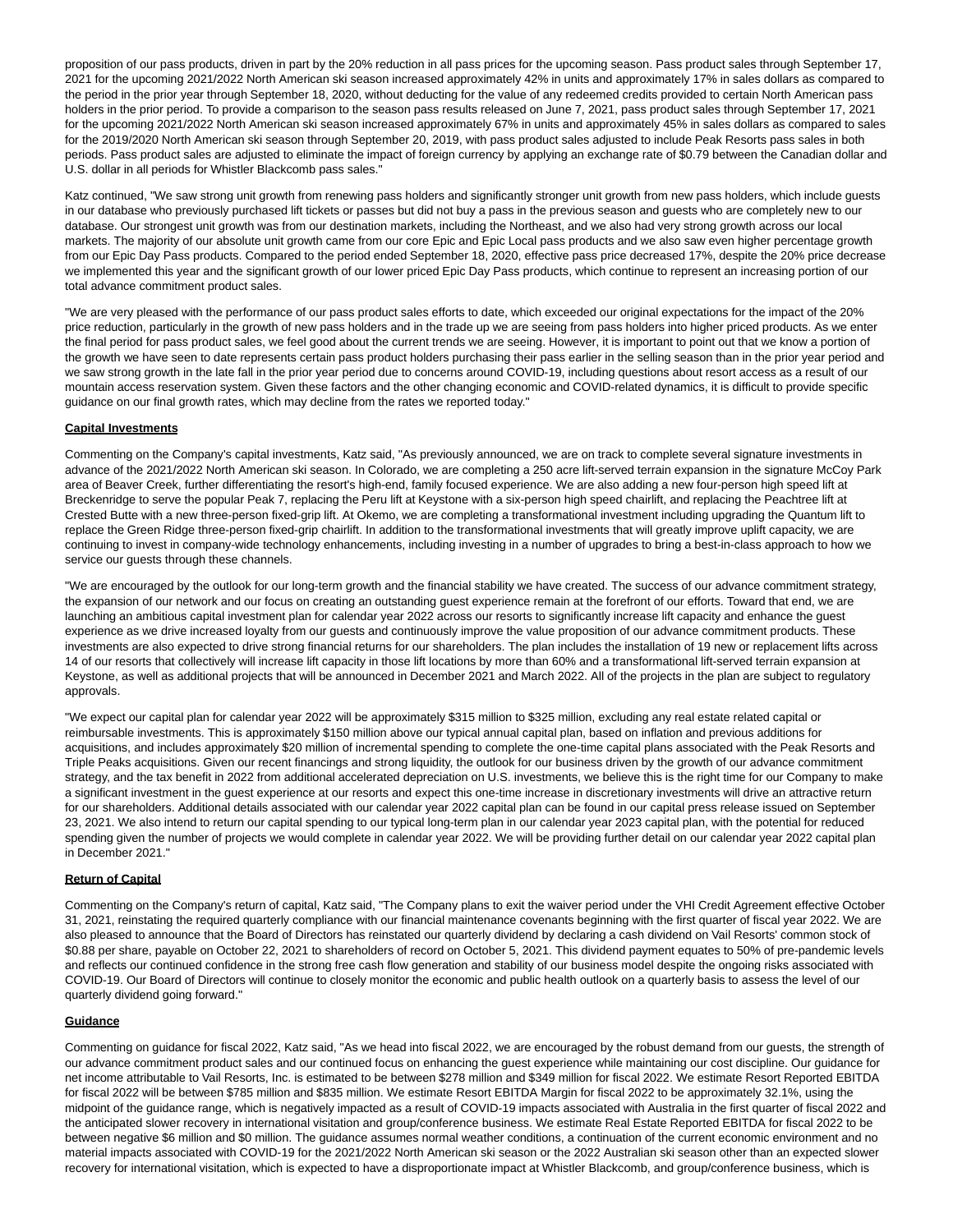expected to have a disproportionate impact in our Lodging segment. At Whistler Blackcomb, we estimate the upcoming winter season will generate approximately \$27 million lower Resort Reported EBITDA relative to the comparable period in fiscal 2019, primarily driven by the anticipated reduction in international visitation.

"Fiscal 2022 guidance includes an expectation that the first quarter of fiscal 2022 will generate net loss attributable to Vail Resorts, Inc. between \$156 million and \$136 million and Resort Reported EBITDA between negative \$118 million and negative \$106 million. We estimate the negative impacts of COVID-19 in Australia and the associated limitations and restrictions, including the current lockdowns, will have a negative Resort Reported EBITDA impact of approximately \$41 million in the first quarter of fiscal 2022 as compared to the first quarter of fiscal 2020.

"There continues to be uncertainty regarding the ultimate impact of COVID-19 on our business results in fiscal year 2022, including any response to changing COVID-19 guidance and regulations by the various governmental bodies that regulate our operations and resort communities, as well as changes in consumer behavior resulting from COVID-19, which are not factored into the guidance and could negatively impact it. The guidance assumes an exchange rate of \$0.80 between the Canadian Dollar and U.S. Dollar related to the operations of Whistler Blackcomb in Canada and an exchange rate of \$0.74 between the Australian Dollar and U.S. Dollar related to the operations of Perisher, Falls Creek and Hotham in Australia."

The following table reflects the forecasted guidance range for the Company's fiscal 2022 first quarter ending October 31, 2021 and full year ending July 31, 2022, for Reported EBITDA (after stock-based compensation expense) and reconciles net (loss) income attributable to Vail Resorts, Inc. guidance to such Reported EBITDA guidance.

|                                                            |     | <b>Fiscal 2022 Guidance</b> | (In thousands)                  |                          |    | <b>Fiscal 2022 Guidance</b><br>(In thousands) |                                                     |                          |  |  |  |
|------------------------------------------------------------|-----|-----------------------------|---------------------------------|--------------------------|----|-----------------------------------------------|-----------------------------------------------------|--------------------------|--|--|--|
|                                                            |     | For the Three Months Ending | October 31, 2021 <sup>(6)</sup> |                          |    |                                               | For the Year Ending<br>July 31, 2022 <sup>(6)</sup> |                          |  |  |  |
|                                                            |     | <b>Low End</b><br>Range     |                                 | <b>High End</b><br>Range |    | <b>Low End</b><br>Range                       |                                                     | <b>High End</b><br>Range |  |  |  |
| Net (loss) income attributable to Vail Resorts, Inc.       | \$  | (156,000)                   | \$                              | (136,000)                | \$ | 278,000                                       | \$                                                  | 349,000                  |  |  |  |
| Net (loss) income attributable to noncontrolling interests |     | (3,000)                     |                                 | (7,000)                  |    | 24,000                                        |                                                     | 18,000                   |  |  |  |
| Net (loss) income                                          |     | (159,000)                   |                                 | (143,000)                |    | 302,000                                       |                                                     | 367,000                  |  |  |  |
| (Benefit) provision for income taxes (1)                   |     | (60,000)                    |                                 | (54,000)                 |    | 82,000                                        |                                                     | 100,000                  |  |  |  |
| (Loss) income before income taxes                          |     | (219,000)                   |                                 | (197,000)                |    | 384.000                                       |                                                     | 467.000                  |  |  |  |
| Depreciation and amortization                              |     | 63,000                      |                                 | 61,000                   |    | 250,000                                       |                                                     | 238,000                  |  |  |  |
| Interest expense, net                                      |     | 41,000                      |                                 | 38,000                   |    | 150,000                                       |                                                     | 142,000                  |  |  |  |
| Other $(2)$                                                |     | (5,000)                     |                                 | (8,000)                  |    | (5,000)                                       |                                                     | (12,000)                 |  |  |  |
| <b>Total Reported EBITDA</b>                               | \$. | (120,000)                   | \$                              | (106,000)                | S  | 779,000                                       | \$                                                  | 835,000                  |  |  |  |
|                                                            |     |                             |                                 |                          |    |                                               |                                                     |                          |  |  |  |
| Mountain Reported EBITDA (3)                               | \$  | (122,000)                   | \$                              | (110,000)                | \$ | 766,000                                       | \$                                                  | 814,000                  |  |  |  |
| Lodging Reported EBITDA (4)                                |     | 3,000                       |                                 | 5,000                    |    | 16,000                                        |                                                     | 24,000                   |  |  |  |
| Resort Reported EBITDA (5)                                 |     | (118,000)                   |                                 | (106,000)                |    | 785,000                                       |                                                     | 835,000                  |  |  |  |
| <b>Real Estate Reported EBITDA</b>                         |     | (2,000)                     |                                 |                          |    | (6,000)                                       |                                                     |                          |  |  |  |
| <b>Total Reported EBITDA</b>                               | \$  | (120,000)                   | \$                              | (106,000)                | \$ | 779,000                                       | \$                                                  | 835,000                  |  |  |  |

 $<sup>(1)</sup>$  The (benefit) provision for income taxes may be impacted by excess tax benefits primarily resulting from vesting and exercises of equity awards. Our</sup> estimated (benefit) provision for income taxes does not include the impact, if any, of unknown future exercises of employee equity awards, which could have a material impact given that a significant portion of our awards are in-the-money.

 $(2)$  Our guidance includes certain known changes in the fair value of the contingent consideration based solely on the passage of time and resulting impact on present value. Guidance excludes any change based upon, among other things, financial projections including long-term growth rates for Park City, which such change may be material. Separately, the intercompany loan associated with the Whistler Blackcomb transaction requires foreign currency remeasurement to Canadian dollars, the functional currency of Whistler Blackcomb. Our guidance excludes any forward looking change related to foreign currency gains or losses on the intercompany loans, which such change may be material.

(3) Mountain Reported EBITDA also includes approximately \$5 million and \$21 million of stock-based compensation for the three months ending October 31, 2021 and the year ending July 31, 2022, respectively.

(4) Lodging Reported EBITDA also includes approximately \$1 million and \$4 million of stock-based compensation for the three months ending October 31, 2021 and the year ending July 31, 2022, respectively.

(5) The Company provides Reported EBITDA ranges for the Mountain and Lodging segments, as well as for the two combined. The low and high of the expected ranges provided for the Mountain and Lodging segments, while possible, do not sum to the high or low end of the Resort Reported EBITDA range provided because we do not expect or assume that we will hit the low or high end of both ranges.

 $^{(6)}$  Guidance estimates are predicated on an exchange rate of \$0.80 between the Canadian Dollar and U.S. Dollar, related to the operations of Whistler Blackcomb in Canada and an exchange rate of \$0.74 between the Australian Dollar and U.S. Dollar, related to the operations of our Australian ski areas.

#### **Earnings Conference Call**

The Company will conduct a conference call today at 5:00 p.m. eastern time to discuss the financial results. The call will be webcast and can be accessed at [www.vailresorts.com i](https://c212.net/c/link/?t=0&l=en&o=3301290-1&h=3397329319&u=http%3A%2F%2Fwww.vailresorts.com%2F&a=www.vailresorts.com)n the Investor Relations section, or dial (888) 204-4368 (U.S. and Canada) or (323) 994-2093 (international). A replay of the conference call will be available two hours following the conclusion of the conference call through October 7, 2021, at 8:00 p.m. eastern time. To access the replay, dial (888) 203-1112 (U.S. and Canada) or (719) 457-0820 (international), pass code 8866986. The conference call will also be archived at [www.vailresorts.com.](https://c212.net/c/link/?t=0&l=en&o=3301290-1&h=3397329319&u=http%3A%2F%2Fwww.vailresorts.com%2F&a=www.vailresorts.com)

#### **About Vail Resorts, Inc. (NYSE: MTN)**

Vail Resorts, Inc., through its subsidiaries, is the leading global mountain resort operator. Vail Resorts' subsidiaries operate 37 destination mountain resorts and regional ski areas, including Vail, Beaver Creek, Breckenridge, Keystone and Crested Butte in Colorado; Park City in Utah; Heavenly, Northstar and Kirkwood in the Lake Tahoe area of California and Nevada; Whistler Blackcomb in British Columbia, Canada; Perisher, Falls Creek and Hotham in Australia;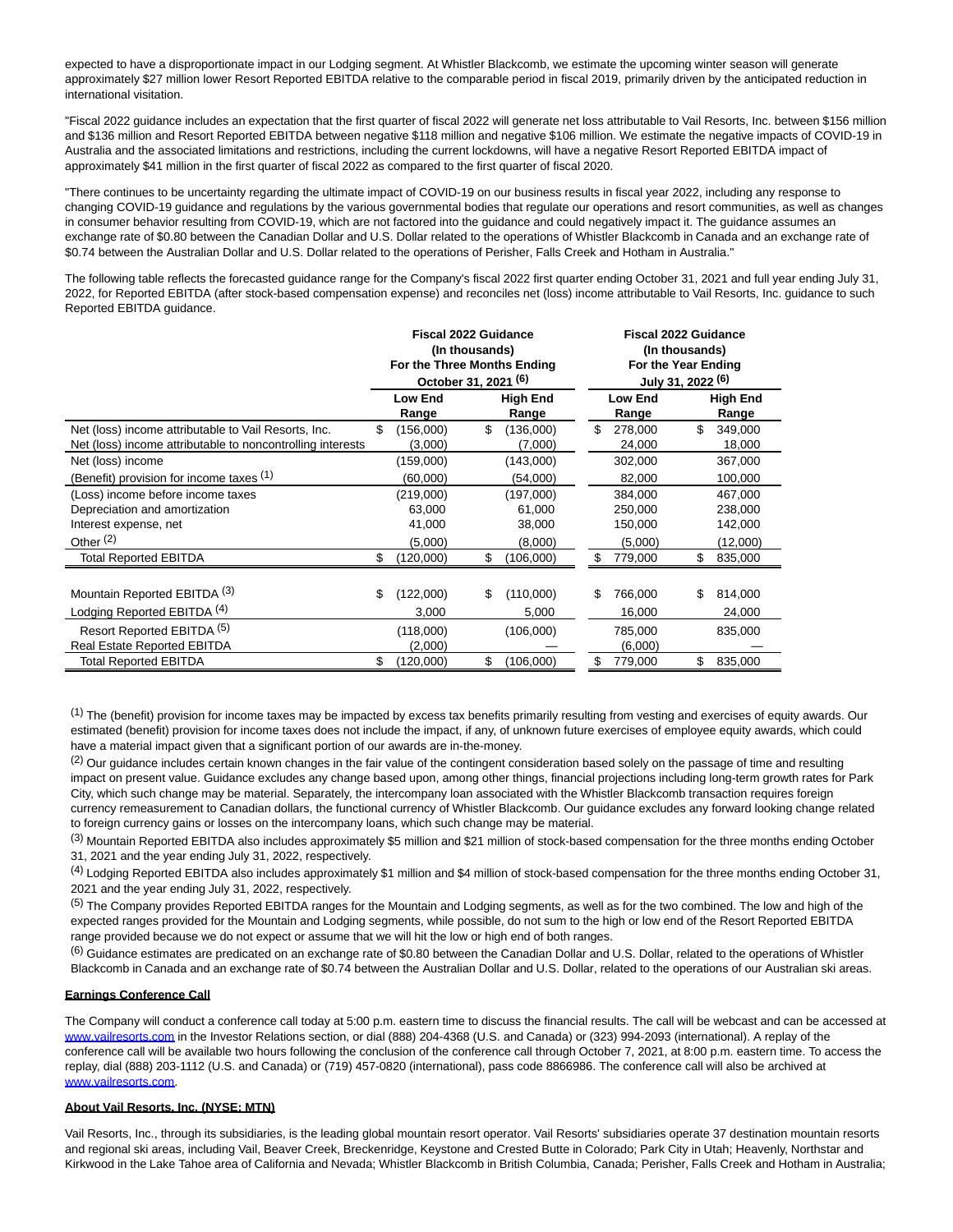Stowe, Mount Snow, and Okemo in Vermont; Hunter Mountain in New York; Mount Sunapee, Attitash, Wildcat and Crotched in New Hampshire; Stevens Pass in Washington; Liberty, Roundtop, Whitetail, Jack Frost and Big Boulder in Pennsylvania; Alpine Valley, Boston Mills, Brandywine and Mad River in Ohio; Hidden Valley and Snow Creek in Missouri; Wilmot in Wisconsin; Afton Alps in Minnesota; Mt. Brighton in Michigan; and Paoli Peaks in Indiana. Vail Resorts owns and/or manages a collection of casually elegant hotels under the RockResorts brand, as well as the Grand Teton Lodge Company in Jackson Hole, Wyoming. Vail Resorts Development Company is the real estate planning and development subsidiary of Vail Resorts, Inc. Vail Resorts is a publicly held company traded on the New York Stock Exchange (NYSE: MTN). The Vail Resorts company website is [www.vailresorts.com a](https://c212.net/c/link/?t=0&l=en&o=3301290-1&h=3397329319&u=http%3A%2F%2Fwww.vailresorts.com%2F&a=www.vailresorts.com)nd consumer website is [www.snow.com.](https://c212.net/c/link/?t=0&l=en&o=3301290-1&h=3977725384&u=http%3A%2F%2Fwww.snow.com%2F&a=www.snow.com)

#### **Forward-Looking Statements**

Certain statements discussed in this press release and on the conference call, other than statements of historical information, are forward-looking statements within the meaning of the federal securities laws, including the statements regarding fiscal 2022 and the first quarter of fiscal 2022 performance (including the assumptions related thereto), including our expected net income and Resort Reported EBITDA; our expectations regarding our liquidity; the effects of the COVID-19 pandemic on, among other things, our operations; expectations related to our season pass products; our expectations regarding our ancillary lines of business; the payment of dividends and our expectations regarding electing out of the temporary waiver period under the VHI Credit Agreement; and our calendar year 2022 and calendar year 2023 capital plan and expectations related thereto. Readers are cautioned not to place undue reliance on these forward-looking statements, which speak only as of the date hereof. All forward-looking statements are subject to certain risks and uncertainties that could cause actual results to differ materially from those projected. Such risks and uncertainties include but are not limited to the ultimate duration of COVID-19 and its short-term and long-term impacts on consumer behaviors, the economy generally and our business and results of operations, including the ultimate amount of refunds that we would be required to refund to our pass product holders for qualifying circumstances under our Epic Coverage program; prolonged weakness in general economic conditions, including adverse effects on the overall travel and leisure related industries; willingness or ability of our guests to travel due to terrorism, the uncertainty of military conflicts or outbreaks of contagious diseases (such as the ongoing COVID-19 pandemic), and the cost and availability of travel options and changing consumer preferences; unfavorable weather conditions or the impact of natural disasters; risks related to interruptions or disruptions of our information technology systems, data security or cyberattacks; risks related to our reliance on information technology, including our failure to maintain the integrity of our customer or employee data and our ability to adapt to technological developments or industry trends; the seasonality of our business combined with adverse events that occur during our peak operating periods; competition in our mountain and lodging businesses or with other recreational and leisure activities; high fixed cost structure of our business; our ability to fund resort capital expenditures; risks related to a disruption in our water supply that would impact our snowmaking capabilities and operations; our reliance on government permits or approvals for our use of public land or to make operational and capital improvements; risks associated with obtaining governmental or third party approvals; risks related to federal, state, local and foreign government laws, rules and regulations; risks related to changes in security and privacy laws and regulations which could increase our operating costs and adversely affect our ability to market our products and services effectively; risks related to our workforce, including increased labor costs; loss of key personnel and our ability to hire and retain a sufficient seasonal workforce; a deterioration in the quality or reputation of our brands, including our ability to protect our intellectual property and the risk of accidents at our mountain resorts; our ability to successfully integrate acquired businesses, or that acquired businesses may fail to perform in accordance with expectations; risks associated with international operations; fluctuations in foreign currency exchange rates where the Company has foreign currency exposure, primarily the Canadian and Australian dollars; changes in tax laws, regulations, interpretations, or adverse determinations by taxing authorities; risks related to our indebtedness and our ability to satisfy our debt service requirements under our outstanding debt including our unsecured senior notes, which could reduce our ability to use our cash flow to fund our operations, capital expenditures, future business opportunities and other purposes; a materially adverse change in our financial condition; adverse consequences of current or future legal claims; changes in accounting judgments and estimates, accounting principles, policies or guidelines; and other risks detailed in the Company's filings with the Securities and Exchange Commission, including the "Risk Factors" section of the Company's Annual Report on Form 10-K for the fiscal year ended July 31, 2021, which was filed on September 23, 2021.

All forward-looking statements attributable to us or any persons acting on our behalf are expressly qualified in their entirety by these cautionary statements. All guidance and forward-looking statements in this press release are made as of the date hereof and we do not undertake any obligation to update any forecast or forward-looking statements whether as a result of new information, future events or otherwise, except as may be required by law.

#### **Statement Concerning Non-GAAP Financial Measures**

When reporting financial results, we use the terms Resort Reported EBITDA, Total Reported EBITDA, Resort EBITDA Margin, Net Debt and Net Real Estate Cash Flow, which are not financial measures under accounting principles generally accepted in the United States of America ("GAAP"). Resort Reported EBITDA, Total Reported EBITDA, Resort EBITDA Margin, Net Debt and Net Real Estate Cash Flow should not be considered in isolation or as an alternative to, or substitute for, measures of financial performance or liquidity prepared in accordance with GAAP. In addition, we report segment Reported EBITDA (i.e. Mountain, Lodging and Real Estate), the measure of segment profit or loss required to be disclosed in accordance with GAAP. Accordingly, these measures may not be comparable to similarly-titled measures of other companies. Additionally, with respect to discussion of impacts from currency, the Company calculates the impact by applying current period foreign exchange rates to the prior period results, as the Company believes that comparing financial information using comparable foreign exchange rates is a more objective and useful measure of changes in operating performance.

Reported EBITDA (and its counterpart for each of our segments) has been presented herein as a measure of the Company's performance. The Company believes that Reported EBITDA is an indicative measurement of the Company's operating performance, and is similar to performance metrics generally used by investors to evaluate other companies in the resort and lodging industries. The Company defines Resort EBITDA Margin as Resort Reported EBITDA divided by Resort net revenue. The Company believes Resort EBITDA Margin is an important measurement of operating performance. The Company believes that Net Debt is an important measurement of liquidity as it is an indicator of the Company's ability to obtain additional capital resources for its future cash needs. Additionally, the Company believes Net Real Estate Cash Flow is important as a cash flow indicator for its Real Estate segment. See the tables provided in this release for reconciliations of our measures of segment profitability and non-GAAP financial measures to the most directly comparable GAAP financial measures.

> **Vail Resorts, Inc. Consolidated Condensed Statements of Operations (In thousands, except per share amounts) (Unaudited)**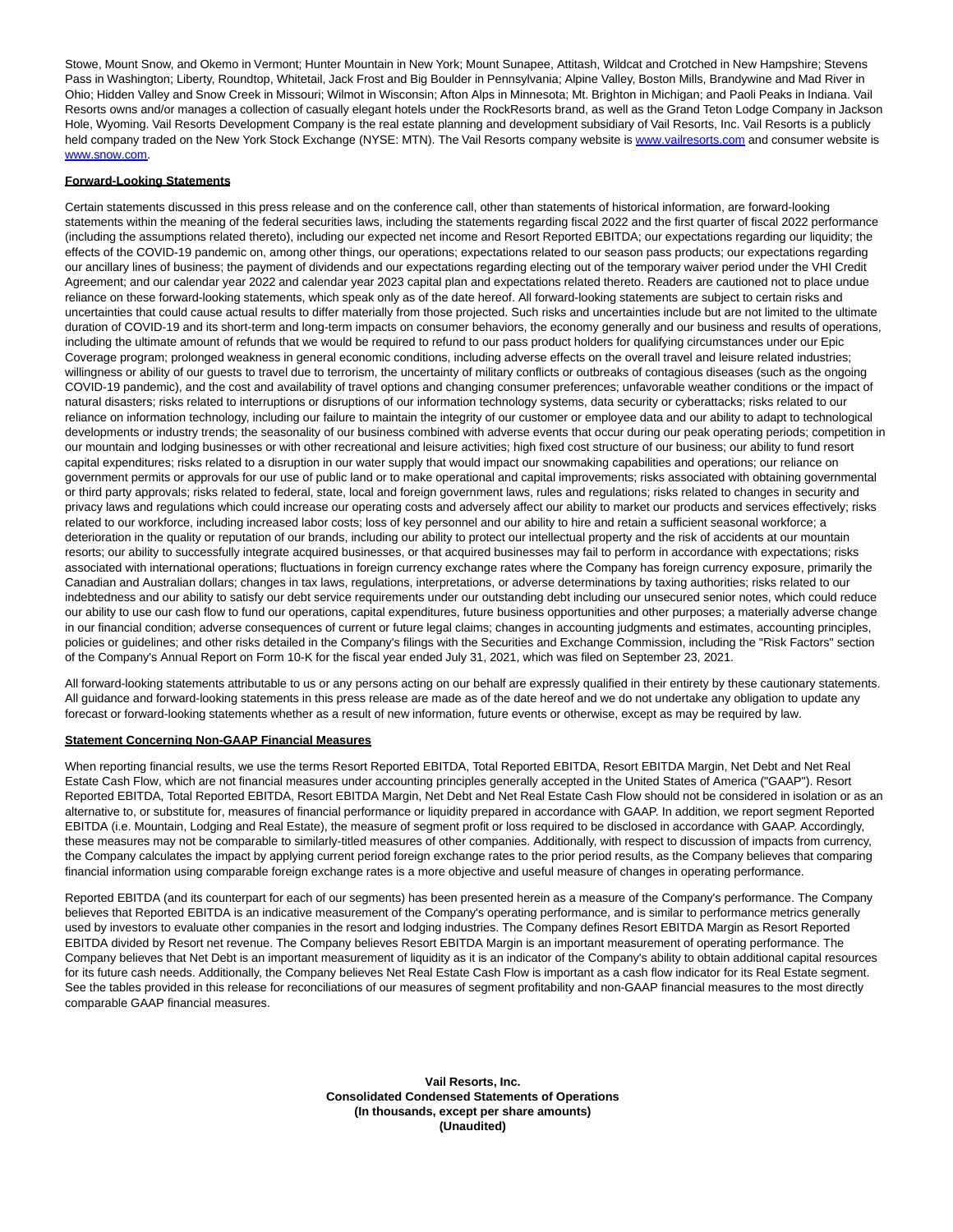|                                                                        | <b>Three Months Ended</b> |                 |            | <b>Twelve Months Ended</b> |            |                 |            |  |  |
|------------------------------------------------------------------------|---------------------------|-----------------|------------|----------------------------|------------|-----------------|------------|--|--|
|                                                                        |                           | <b>July 31,</b> |            |                            |            | <b>July 31.</b> |            |  |  |
|                                                                        | 2021                      |                 | 2020       |                            | 2021       |                 | 2020       |  |  |
| Net revenue:                                                           |                           |                 |            |                            |            |                 |            |  |  |
| Mountain and Lodging services and other                                | \$<br>154,278             | \$              | 61.784     | S                          | 1.650.055  | \$              | 1,578,463  |  |  |
| Mountain and Lodging retail and dining                                 | 49,523                    |                 | 15,362     |                            | 257,885    |                 | 380,394    |  |  |
| Resort net revenue                                                     | 203,801                   |                 | 77,146     |                            | 1,907,940  |                 | 1,958,857  |  |  |
| <b>Real Estate</b>                                                     | 401                       |                 | 63         |                            | 1,770      |                 | 4,847      |  |  |
| Total net revenue                                                      | 204,202                   |                 | 77,209     |                            | 1,909,710  |                 | 1,963,704  |  |  |
| Segment operating expense:                                             |                           |                 |            |                            |            |                 |            |  |  |
| Mountain and Lodging operating expense                                 | 194,509                   |                 | 117,121    |                            | 960.453    |                 | 1,019,437  |  |  |
| Mountain and Lodging retail and dining cost of products sold           | 22,101                    |                 | 11,533     |                            | 112,536    |                 | 159,066    |  |  |
| General and administrative                                             | 86,549                    |                 | 51,520     |                            | 296,993    |                 | 278,695    |  |  |
| Resort operating expense                                               | 303,159                   |                 | 180,174    |                            | 1,369,982  |                 | 1,457,198  |  |  |
| Real Estate operating expense                                          | 1,588                     |                 | 1,256      |                            | 6,676      |                 | 9,182      |  |  |
| Total segment operating expense                                        | 304,747                   |                 | 181,430    |                            | 1,376,658  |                 | 1,466,380  |  |  |
| Other operating (expense) income:                                      |                           |                 |            |                            |            |                 |            |  |  |
| Depreciation and amortization                                          | (63, 223)                 |                 | (63, 185)  |                            | (252, 585) |                 | (249, 572) |  |  |
| Gain on sale of real property                                          | 135                       |                 |            |                            | 324        |                 | 207        |  |  |
| Asset impairments                                                      |                           |                 |            |                            |            |                 | (28, 372)  |  |  |
| Change in fair value of contingent consideration                       | (2,200)                   |                 | (2,300)    |                            | (14, 402)  |                 | 2,964      |  |  |
| (Loss) gain on disposal of fixed assets and other, net                 | (4,611)                   |                 | (340)      |                            | (5, 373)   |                 | 838        |  |  |
| (Loss) income from operations                                          | (170, 444)                |                 | (170, 046) |                            | 261,016    |                 | 223,389    |  |  |
| Mountain equity investment income, net                                 | 521                       |                 | 420        |                            | 6,698      |                 | 1,690      |  |  |
| Investment (expense) income and other, net                             | (271)                     |                 | 306        |                            | 586        |                 | 1,305      |  |  |
| Foreign currency (loss) gain on intercompany loans                     | (1,550)                   |                 | 4,961      |                            | 8,282      |                 | (3,230)    |  |  |
| Interest expense, net                                                  | (39, 112)                 |                 | (33, 418)  |                            | (151, 399) |                 | (106, 721) |  |  |
| (Loss) income before benefit (provision) for income taxes              | (210, 856)                |                 | (197, 777) |                            | 125,183    |                 | 116,433    |  |  |
| Benefit (provision) for income taxes                                   | 65,914                    |                 | 39,812     |                            | (726)      |                 | (7, 378)   |  |  |
| Net (loss) income                                                      | (144, 942)                |                 | (157, 965) |                            | 124,457    |                 | 109,055    |  |  |
| Net loss (income) attributable to noncontrolling interests             | 4,131                     |                 | 4,357      |                            | 3,393      |                 | (10, 222)  |  |  |
| Net (loss) income attributable to Vail Resorts, Inc.                   | \$<br>(140, 811)          | \$              | (153, 608) | \$                         | 127,850    | \$              | 98,833     |  |  |
| Per share amounts:                                                     |                           |                 |            |                            |            |                 |            |  |  |
| Basic net (loss) income per share attributable to Vail Resorts, Inc.   | \$<br>(3.49)              | \$              | (3.82)     | \$                         | 3.17       | \$              | 2.45       |  |  |
| Diluted net (loss) income per share attributable to Vail Resorts, Inc. | \$<br>(3.49)              | \$              | (3.82)     | \$                         | 3.13       | \$              | 2.42       |  |  |
| Cash dividends declared per share                                      | \$                        | \$              |            | \$                         |            | \$              | 5.28       |  |  |
| Weighted average shares outstanding:                                   |                           |                 |            |                            |            |                 |            |  |  |
| <b>Basic</b>                                                           | 40,372                    |                 | 40,198     |                            | 40,301     |                 | 40,273     |  |  |
| <b>Diluted</b>                                                         | 40,372                    |                 | 40.198     |                            | 40.828     |                 | 40,838     |  |  |

#### **Vail Resorts, Inc. Consolidated Condensed Statements of Operations - Other Data (In thousands) (Unaudited)**

|                                      | <b>Three Months Ended</b> | <b>July 31,</b> |            | <b>Twelve Months Ended</b><br><b>July 31,</b> |         |    |          |  |
|--------------------------------------|---------------------------|-----------------|------------|-----------------------------------------------|---------|----|----------|--|
|                                      | 2021                      |                 | 2020       |                                               | 2021    |    | 2020     |  |
| Other Data:                          |                           |                 |            |                                               |         |    |          |  |
| Mountain Reported EBITDA             | \$<br>(103, 785)          | \$              | (94,392)   | \$                                            | 550.389 | \$ | 500.080  |  |
| Lodging Reported EBITDA              | 4.948                     |                 | (8,216)    |                                               | (5,733) |    | 3,269    |  |
| <b>Resort Reported EBITDA</b>        | (98, 837)                 |                 | (102, 608) |                                               | 544,656 |    | 503,349  |  |
| <b>Real Estate Reported EBITDA</b>   | (1,052)                   |                 | (1.193)    |                                               | (4,582) |    | (4, 128) |  |
| <b>Total Reported EBITDA</b>         | (99, 889)                 | \$              | (103,801)  | \$                                            | 540.074 | \$ | 499,221  |  |
| Mountain stock-based compensation    | \$<br>4.908               | \$              | 3.992      | \$                                            | 20.311  | \$ | 17.410   |  |
| Lodging stock-based compensation     | 889                       |                 | 848        |                                               | 3.783   |    | 3.399    |  |
| Resort stock-based compensation      | 5.797                     |                 | 4.840      |                                               | 24.094  |    | 20.809   |  |
| Real Estate stock-based compensation | 81                        |                 | 54         |                                               | 301     |    | 212      |  |
| Total stock-based compensation       | \$<br>5.878               |                 | 4.894      |                                               | 24.395  |    | 21.021   |  |

#### **Vail Resorts, Inc. Mountain Segment Operating Results (In thousands, except Effective Ticket Price ("ETP")) (Unaudited)**

| <b>Three Months Ended</b> | Percentage | <b>Twelve Months Ended</b> | Percentage |
|---------------------------|------------|----------------------------|------------|
| Julv 31.                  | Increase   | <b>July 31.</b>            | Increase   |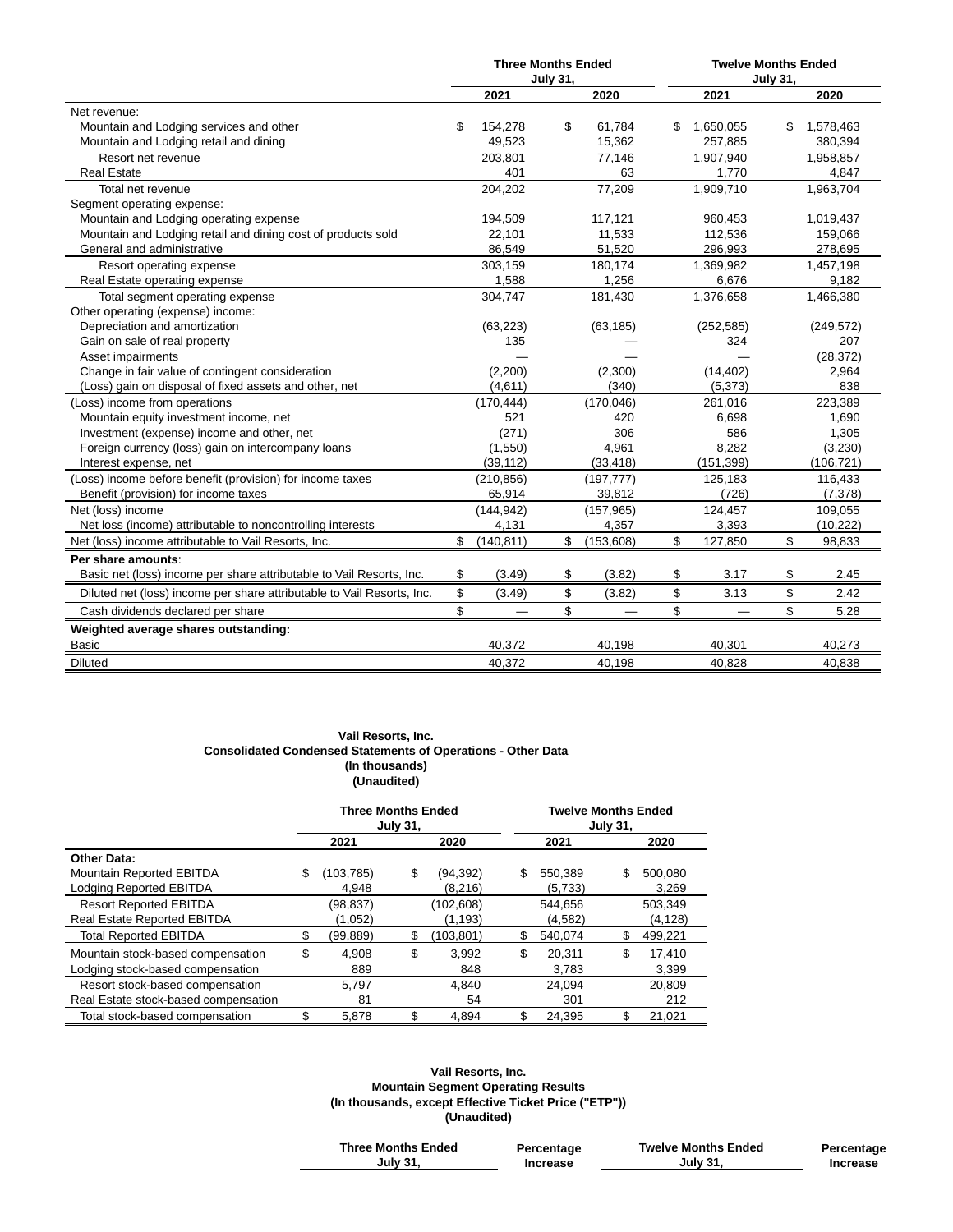|                                        | 2021             | 2020            |        | 2021<br>(Decrease) |    |           | 2020 |           | (Decrease) |               |
|----------------------------------------|------------------|-----------------|--------|--------------------|----|-----------|------|-----------|------------|---------------|
| Net Mountain revenue:                  |                  |                 |        |                    |    |           |      |           |            |               |
| Lift                                   | \$<br>35,032     | \$<br>12,096    | 189.6  | $\%$               | \$ | 1,076,578 | \$   | 913,091   | 17.9       | $\%$          |
| Ski school                             | 5.403            | 1,291           | 318.5  | $\%$               |    | 144,227   |      | 189,131   | (23.7)     | %             |
| Dining                                 | 10,157           | 1,783           | 469.7  | $\%$               |    | 90,329    |      | 160,763   | (43.8)     | %             |
| Retail/rental                          | 24,275           | 10,538          | 130.4  | %                  |    | 227,993   |      | 270,299   | (15.7)     | %             |
| Other                                  | 49,659           | 23,054          | 115.4  | %                  |    | 150,751   |      | 177,159   | (14.9)     | %             |
| Total Mountain net revenue             | 124,526          | 48,762          | 155.4  | %                  |    | 1,689,878 |      | 1,710,443 | $(1.2)$ %  |               |
| Mountain operating expense:            |                  |                 |        |                    |    |           |      |           |            |               |
| Labor and labor-related benefits       | 80,980           | 45,827          | 76.7   | $\%$               |    | 452,352   |      | 473,365   | (4.4)      | %             |
| Retail cost of sales                   | 10,558           | 7,757           | 36.1   | $\%$               |    | 76,565    |      | 96,497    | (20.7)     | $\%$          |
| Resort related fees                    | 2,754            | 869             | 216.9  | $\%$               |    | 69,768    |      | 75,044    | (7.0)      | $\%$          |
| General and administrative             | 75,642           | 44,516          | 69.9   | $\%$               |    | 253,279   |      | 239,412   | 5.8        | $\frac{0}{0}$ |
| Other                                  | 58,898           | 44,605          | 32.0   | %                  |    | 294,223   |      | 327,735   | (10.2)     | %             |
| Total Mountain operating expense       | 228,832          | 143,574         | 59.4   | $\%$               |    | 1,146,187 |      | 1,212,053 | (5.4)      | $\frac{0}{0}$ |
| Mountain equity investment income, net | 521              | 420             | 24.0   | %                  |    | 6,698     |      | 1,690     | 296.3      | %             |
| Mountain Reported EBITDA               | \$<br>(103, 785) | \$<br>(94, 392) | (10.0) | %                  | \$ | 550,389   | \$   | 500,080   | 10.1       | %             |
|                                        |                  |                 |        |                    |    |           |      |           |            |               |
| Total skier visits                     | 661              | 150             | 340.7  | $\%$               |    | 14,852    |      | 13,483    | 10.2       | $\%$          |
| <b>ETP</b>                             | \$<br>53.00      | \$<br>80.64     | (34.3) | $\%$               | \$ | 72.49     | \$   | 67.72     | 7.0        | $\frac{0}{0}$ |

#### **Vail Resorts, Inc. Lodging Operating Results (In thousands, except Average Daily Rate ("ADR") and Revenue per Available Room ("RevPAR")) (Unaudited)**

| 2021<br>2020<br>2021<br>2020<br>(Decrease)<br>(Decrease)<br>Lodging net revenue:<br>Owned hotel rooms<br>23,184<br>\$.<br>5,669<br>$\frac{0}{0}$<br>44,992<br>5.6<br>%<br>\$<br>309.0<br>\$<br>47,509<br>\$<br>13,826<br>112.8<br>$\%$<br>72,217<br>(5.6)<br>%<br>Managed condominium rooms<br>6,496<br>76,480<br>1,041.4<br>19,068<br>10,261<br>899<br>$\frac{0}{0}$<br>38,252<br>(50.2)<br>%<br>Dining<br>1,661<br>48<br>3,360.4<br>9,271<br>Transportation<br>%<br>15,796<br>(41.3)<br>%<br>73.2<br>Golf<br>11,791<br>6,806<br>%<br>20,437<br>17.4<br>$\frac{0}{0}$<br>17,412<br>%<br>Other<br>17,173<br>7,522<br>128.3<br>(4.3)<br>%<br>43,007<br>44,933<br>$\frac{0}{0}$<br>183.9<br>$\frac{0}{0}$<br>77,896<br>27,440<br>211,509<br>237,865<br>(11.1)<br>1,379<br>944<br>46.1<br>%<br>6,553<br>10,549<br>(37.9)<br>%<br>Payroll cost reimbursements<br>$\%$<br>$\frac{0}{0}$<br>79,275<br>28,384<br>179.3<br>218,062<br>248,414<br>(12.2)<br>Total Lodging net revenue<br>Lodging operating expense:<br>Labor and labor-related benefits<br>$\%$<br>31.629<br>16.287<br>94.2<br>101,582<br>114,279<br>(11.1)<br>%<br>General and administrative<br>10,907<br>7.004<br>55.7<br>$\frac{0}{0}$<br>43,714<br>39,283<br>11.3<br>%<br>Other<br>30,412<br>12,365<br>146.0<br>$\%$<br>71,946<br>81,034<br>(11.2)<br>%<br>$\frac{0}{0}$<br>35,656<br>104.6<br>$\frac{0}{0}$<br>72,948<br>217,242<br>234,596<br>(7.4)<br>1,379<br>46.1<br>Reimbursed payroll costs<br>944<br>%<br>6,553<br>10,549<br>(37.9)<br>%<br>$\%$<br>$\%$<br>74,327<br>36,600<br>103.1<br>223,795<br>Total Lodging operating expense<br>245,145<br>(8.7)<br>\$<br>$\%$<br><b>Lodging Reported EBITDA</b><br>160.2<br>%<br>\$<br>\$<br>4,948<br>\$<br>(8, 216)<br>(5,733)<br>3,269<br>(275.4)<br>Owned hotel statistics:<br><b>ADR</b><br>\$<br>276.28<br>232.81<br>18.7<br>264.83<br>266.43<br>(0.6)<br>\$<br>$\frac{0}{0}$<br>\$<br>\$<br>%<br><b>RevPAR</b><br>\$<br>\$<br>46.48<br>$\%$<br>\$<br>\$<br>122.34<br>171.51<br>269.0<br>122.45<br>%<br>0.1<br>Managed condominium statistics:<br><b>ADR</b><br>\$<br>267.50<br>264.64<br>$\frac{0}{0}$<br>\$<br>349.08<br>328.98<br>%<br>\$<br>1.1<br>\$<br>6.1<br>\$<br>\$<br><b>RevPAR</b><br>\$<br>\$<br>163.2<br>$\frac{0}{0}$<br>83.10<br>(6.5)<br>$\frac{0}{0}$<br>57.25<br>21.75<br>77.74 |  | <b>Three Months Ended</b> | <b>July 31,</b> | Percentage<br>Increase |  | <b>Twelve Months Ended</b><br><b>July 31,</b> | Percentage<br>Increase |  |  |
|--------------------------------------------------------------------------------------------------------------------------------------------------------------------------------------------------------------------------------------------------------------------------------------------------------------------------------------------------------------------------------------------------------------------------------------------------------------------------------------------------------------------------------------------------------------------------------------------------------------------------------------------------------------------------------------------------------------------------------------------------------------------------------------------------------------------------------------------------------------------------------------------------------------------------------------------------------------------------------------------------------------------------------------------------------------------------------------------------------------------------------------------------------------------------------------------------------------------------------------------------------------------------------------------------------------------------------------------------------------------------------------------------------------------------------------------------------------------------------------------------------------------------------------------------------------------------------------------------------------------------------------------------------------------------------------------------------------------------------------------------------------------------------------------------------------------------------------------------------------------------------------------------------------------------------------------------------------------------------------------------------------------------------------------------------------------------------------------------------------------------------------------------------------------------------------------------------------------------------------------------------------------------------------------------------------------|--|---------------------------|-----------------|------------------------|--|-----------------------------------------------|------------------------|--|--|
|                                                                                                                                                                                                                                                                                                                                                                                                                                                                                                                                                                                                                                                                                                                                                                                                                                                                                                                                                                                                                                                                                                                                                                                                                                                                                                                                                                                                                                                                                                                                                                                                                                                                                                                                                                                                                                                                                                                                                                                                                                                                                                                                                                                                                                                                                                                    |  |                           |                 |                        |  |                                               |                        |  |  |
|                                                                                                                                                                                                                                                                                                                                                                                                                                                                                                                                                                                                                                                                                                                                                                                                                                                                                                                                                                                                                                                                                                                                                                                                                                                                                                                                                                                                                                                                                                                                                                                                                                                                                                                                                                                                                                                                                                                                                                                                                                                                                                                                                                                                                                                                                                                    |  |                           |                 |                        |  |                                               |                        |  |  |
|                                                                                                                                                                                                                                                                                                                                                                                                                                                                                                                                                                                                                                                                                                                                                                                                                                                                                                                                                                                                                                                                                                                                                                                                                                                                                                                                                                                                                                                                                                                                                                                                                                                                                                                                                                                                                                                                                                                                                                                                                                                                                                                                                                                                                                                                                                                    |  |                           |                 |                        |  |                                               |                        |  |  |
|                                                                                                                                                                                                                                                                                                                                                                                                                                                                                                                                                                                                                                                                                                                                                                                                                                                                                                                                                                                                                                                                                                                                                                                                                                                                                                                                                                                                                                                                                                                                                                                                                                                                                                                                                                                                                                                                                                                                                                                                                                                                                                                                                                                                                                                                                                                    |  |                           |                 |                        |  |                                               |                        |  |  |
|                                                                                                                                                                                                                                                                                                                                                                                                                                                                                                                                                                                                                                                                                                                                                                                                                                                                                                                                                                                                                                                                                                                                                                                                                                                                                                                                                                                                                                                                                                                                                                                                                                                                                                                                                                                                                                                                                                                                                                                                                                                                                                                                                                                                                                                                                                                    |  |                           |                 |                        |  |                                               |                        |  |  |
|                                                                                                                                                                                                                                                                                                                                                                                                                                                                                                                                                                                                                                                                                                                                                                                                                                                                                                                                                                                                                                                                                                                                                                                                                                                                                                                                                                                                                                                                                                                                                                                                                                                                                                                                                                                                                                                                                                                                                                                                                                                                                                                                                                                                                                                                                                                    |  |                           |                 |                        |  |                                               |                        |  |  |
|                                                                                                                                                                                                                                                                                                                                                                                                                                                                                                                                                                                                                                                                                                                                                                                                                                                                                                                                                                                                                                                                                                                                                                                                                                                                                                                                                                                                                                                                                                                                                                                                                                                                                                                                                                                                                                                                                                                                                                                                                                                                                                                                                                                                                                                                                                                    |  |                           |                 |                        |  |                                               |                        |  |  |
|                                                                                                                                                                                                                                                                                                                                                                                                                                                                                                                                                                                                                                                                                                                                                                                                                                                                                                                                                                                                                                                                                                                                                                                                                                                                                                                                                                                                                                                                                                                                                                                                                                                                                                                                                                                                                                                                                                                                                                                                                                                                                                                                                                                                                                                                                                                    |  |                           |                 |                        |  |                                               |                        |  |  |
|                                                                                                                                                                                                                                                                                                                                                                                                                                                                                                                                                                                                                                                                                                                                                                                                                                                                                                                                                                                                                                                                                                                                                                                                                                                                                                                                                                                                                                                                                                                                                                                                                                                                                                                                                                                                                                                                                                                                                                                                                                                                                                                                                                                                                                                                                                                    |  |                           |                 |                        |  |                                               |                        |  |  |
|                                                                                                                                                                                                                                                                                                                                                                                                                                                                                                                                                                                                                                                                                                                                                                                                                                                                                                                                                                                                                                                                                                                                                                                                                                                                                                                                                                                                                                                                                                                                                                                                                                                                                                                                                                                                                                                                                                                                                                                                                                                                                                                                                                                                                                                                                                                    |  |                           |                 |                        |  |                                               |                        |  |  |
|                                                                                                                                                                                                                                                                                                                                                                                                                                                                                                                                                                                                                                                                                                                                                                                                                                                                                                                                                                                                                                                                                                                                                                                                                                                                                                                                                                                                                                                                                                                                                                                                                                                                                                                                                                                                                                                                                                                                                                                                                                                                                                                                                                                                                                                                                                                    |  |                           |                 |                        |  |                                               |                        |  |  |
|                                                                                                                                                                                                                                                                                                                                                                                                                                                                                                                                                                                                                                                                                                                                                                                                                                                                                                                                                                                                                                                                                                                                                                                                                                                                                                                                                                                                                                                                                                                                                                                                                                                                                                                                                                                                                                                                                                                                                                                                                                                                                                                                                                                                                                                                                                                    |  |                           |                 |                        |  |                                               |                        |  |  |
|                                                                                                                                                                                                                                                                                                                                                                                                                                                                                                                                                                                                                                                                                                                                                                                                                                                                                                                                                                                                                                                                                                                                                                                                                                                                                                                                                                                                                                                                                                                                                                                                                                                                                                                                                                                                                                                                                                                                                                                                                                                                                                                                                                                                                                                                                                                    |  |                           |                 |                        |  |                                               |                        |  |  |
|                                                                                                                                                                                                                                                                                                                                                                                                                                                                                                                                                                                                                                                                                                                                                                                                                                                                                                                                                                                                                                                                                                                                                                                                                                                                                                                                                                                                                                                                                                                                                                                                                                                                                                                                                                                                                                                                                                                                                                                                                                                                                                                                                                                                                                                                                                                    |  |                           |                 |                        |  |                                               |                        |  |  |
|                                                                                                                                                                                                                                                                                                                                                                                                                                                                                                                                                                                                                                                                                                                                                                                                                                                                                                                                                                                                                                                                                                                                                                                                                                                                                                                                                                                                                                                                                                                                                                                                                                                                                                                                                                                                                                                                                                                                                                                                                                                                                                                                                                                                                                                                                                                    |  |                           |                 |                        |  |                                               |                        |  |  |
|                                                                                                                                                                                                                                                                                                                                                                                                                                                                                                                                                                                                                                                                                                                                                                                                                                                                                                                                                                                                                                                                                                                                                                                                                                                                                                                                                                                                                                                                                                                                                                                                                                                                                                                                                                                                                                                                                                                                                                                                                                                                                                                                                                                                                                                                                                                    |  |                           |                 |                        |  |                                               |                        |  |  |
|                                                                                                                                                                                                                                                                                                                                                                                                                                                                                                                                                                                                                                                                                                                                                                                                                                                                                                                                                                                                                                                                                                                                                                                                                                                                                                                                                                                                                                                                                                                                                                                                                                                                                                                                                                                                                                                                                                                                                                                                                                                                                                                                                                                                                                                                                                                    |  |                           |                 |                        |  |                                               |                        |  |  |
|                                                                                                                                                                                                                                                                                                                                                                                                                                                                                                                                                                                                                                                                                                                                                                                                                                                                                                                                                                                                                                                                                                                                                                                                                                                                                                                                                                                                                                                                                                                                                                                                                                                                                                                                                                                                                                                                                                                                                                                                                                                                                                                                                                                                                                                                                                                    |  |                           |                 |                        |  |                                               |                        |  |  |
|                                                                                                                                                                                                                                                                                                                                                                                                                                                                                                                                                                                                                                                                                                                                                                                                                                                                                                                                                                                                                                                                                                                                                                                                                                                                                                                                                                                                                                                                                                                                                                                                                                                                                                                                                                                                                                                                                                                                                                                                                                                                                                                                                                                                                                                                                                                    |  |                           |                 |                        |  |                                               |                        |  |  |
|                                                                                                                                                                                                                                                                                                                                                                                                                                                                                                                                                                                                                                                                                                                                                                                                                                                                                                                                                                                                                                                                                                                                                                                                                                                                                                                                                                                                                                                                                                                                                                                                                                                                                                                                                                                                                                                                                                                                                                                                                                                                                                                                                                                                                                                                                                                    |  |                           |                 |                        |  |                                               |                        |  |  |
|                                                                                                                                                                                                                                                                                                                                                                                                                                                                                                                                                                                                                                                                                                                                                                                                                                                                                                                                                                                                                                                                                                                                                                                                                                                                                                                                                                                                                                                                                                                                                                                                                                                                                                                                                                                                                                                                                                                                                                                                                                                                                                                                                                                                                                                                                                                    |  |                           |                 |                        |  |                                               |                        |  |  |
|                                                                                                                                                                                                                                                                                                                                                                                                                                                                                                                                                                                                                                                                                                                                                                                                                                                                                                                                                                                                                                                                                                                                                                                                                                                                                                                                                                                                                                                                                                                                                                                                                                                                                                                                                                                                                                                                                                                                                                                                                                                                                                                                                                                                                                                                                                                    |  |                           |                 |                        |  |                                               |                        |  |  |
|                                                                                                                                                                                                                                                                                                                                                                                                                                                                                                                                                                                                                                                                                                                                                                                                                                                                                                                                                                                                                                                                                                                                                                                                                                                                                                                                                                                                                                                                                                                                                                                                                                                                                                                                                                                                                                                                                                                                                                                                                                                                                                                                                                                                                                                                                                                    |  |                           |                 |                        |  |                                               |                        |  |  |
|                                                                                                                                                                                                                                                                                                                                                                                                                                                                                                                                                                                                                                                                                                                                                                                                                                                                                                                                                                                                                                                                                                                                                                                                                                                                                                                                                                                                                                                                                                                                                                                                                                                                                                                                                                                                                                                                                                                                                                                                                                                                                                                                                                                                                                                                                                                    |  |                           |                 |                        |  |                                               |                        |  |  |
|                                                                                                                                                                                                                                                                                                                                                                                                                                                                                                                                                                                                                                                                                                                                                                                                                                                                                                                                                                                                                                                                                                                                                                                                                                                                                                                                                                                                                                                                                                                                                                                                                                                                                                                                                                                                                                                                                                                                                                                                                                                                                                                                                                                                                                                                                                                    |  |                           |                 |                        |  |                                               |                        |  |  |
| Owned hotel and managed condominium                                                                                                                                                                                                                                                                                                                                                                                                                                                                                                                                                                                                                                                                                                                                                                                                                                                                                                                                                                                                                                                                                                                                                                                                                                                                                                                                                                                                                                                                                                                                                                                                                                                                                                                                                                                                                                                                                                                                                                                                                                                                                                                                                                                                                                                                                |  |                           |                 |                        |  |                                               |                        |  |  |
| statistics (combined):                                                                                                                                                                                                                                                                                                                                                                                                                                                                                                                                                                                                                                                                                                                                                                                                                                                                                                                                                                                                                                                                                                                                                                                                                                                                                                                                                                                                                                                                                                                                                                                                                                                                                                                                                                                                                                                                                                                                                                                                                                                                                                                                                                                                                                                                                             |  |                           |                 |                        |  |                                               |                        |  |  |
| <b>ADR</b><br>254.55<br>310.76<br>\$<br>271.64<br>6.7<br>$\%$<br>\$<br>322.15<br>3.7<br>$\%$<br>S<br>S                                                                                                                                                                                                                                                                                                                                                                                                                                                                                                                                                                                                                                                                                                                                                                                                                                                                                                                                                                                                                                                                                                                                                                                                                                                                                                                                                                                                                                                                                                                                                                                                                                                                                                                                                                                                                                                                                                                                                                                                                                                                                                                                                                                                             |  |                           |                 |                        |  |                                               |                        |  |  |
| \$<br>\$<br><b>RevPAR</b><br>\$<br>84.18<br>\$<br>25.73<br>227.2<br>$\frac{0}{0}$<br>85.99<br>90.37<br>(4.8)<br>%                                                                                                                                                                                                                                                                                                                                                                                                                                                                                                                                                                                                                                                                                                                                                                                                                                                                                                                                                                                                                                                                                                                                                                                                                                                                                                                                                                                                                                                                                                                                                                                                                                                                                                                                                                                                                                                                                                                                                                                                                                                                                                                                                                                                  |  |                           |                 |                        |  |                                               |                        |  |  |

### **Key Balance Sheet Data**

**(In thousands) (Unaudited)**

| As of July 31, |           |  |           |  |  |  |
|----------------|-----------|--|-----------|--|--|--|
|                | 2021      |  | 2020      |  |  |  |
|                | 95.615    |  | 96.844    |  |  |  |
|                | 1,594,599 |  | 1,316,742 |  |  |  |
|                | 2,736,175 |  | 2,387,122 |  |  |  |
|                | 114.117   |  | 63,677    |  |  |  |
|                |           |  |           |  |  |  |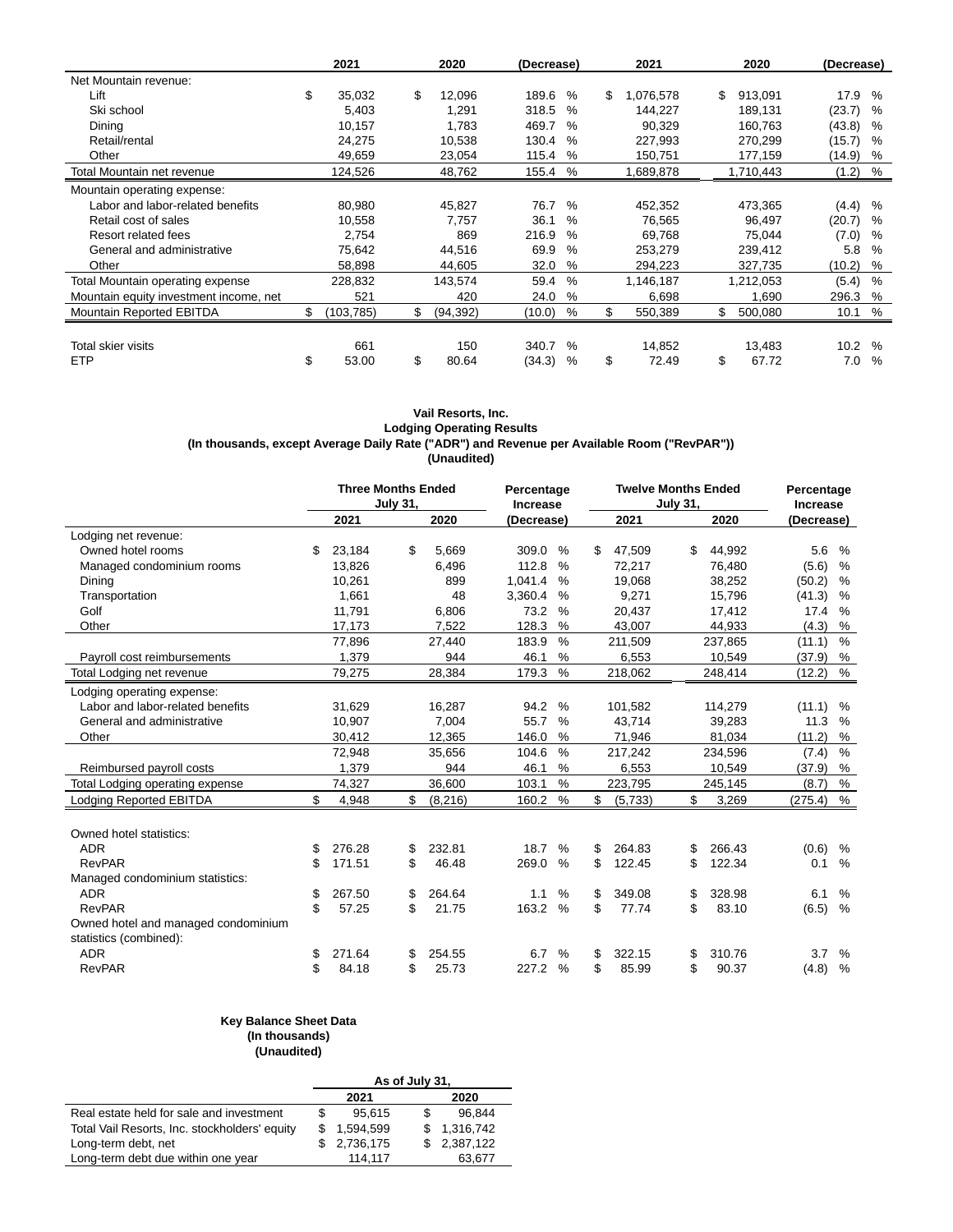| Total debt                      | 2,850,292 | 2,450,799 |
|---------------------------------|-----------|-----------|
| Less: cash and cash equivalents | 1,243,962 | 390.980   |
| Net debt                        | 1,606,330 | 2.059.819 |

#### **Reconciliation of Measures of Segment Profitability and Non-GAAP Financial Measures**

Presented below is a reconciliation of net (loss) income attributable to Vail Resorts, Inc. to Total Reported EBITDA for the three and twelve months ended July 31, 2021 and 2020.

|                                                            | (In thousands)<br>(Unaudited) |                             |    |            |    | (In thousands)<br>(Unaudited) |                              |          |  |  |
|------------------------------------------------------------|-------------------------------|-----------------------------|----|------------|----|-------------------------------|------------------------------|----------|--|--|
|                                                            |                               | Three Months Ended July 31, |    |            |    |                               | Twelve Months Ended July 31, |          |  |  |
|                                                            |                               | 2021                        |    | 2020       |    | 2021                          |                              | 2020     |  |  |
| Net (loss) income attributable to Vail Resorts, Inc.       | \$                            | (140, 811)                  | \$ | (153,608)  | \$ | 127,850                       | \$                           | 98,833   |  |  |
| Net (loss) income attributable to noncontrolling interests |                               | (4, 131)                    |    | (4, 357)   |    | (3,393)                       |                              | 10,222   |  |  |
| Net (loss) income                                          |                               | (144, 942)                  |    | (157, 965) |    | 124,457                       |                              | 109,055  |  |  |
| (Benefit) provision for income taxes                       |                               | (65,914)                    |    | (39,812)   |    | 726                           |                              | 7,378    |  |  |
| (Loss) income before (benefit) provision for income taxes  |                               | (210, 856)                  |    | (197, 777) |    | 125,183                       |                              | 116,433  |  |  |
| Depreciation and amortization                              |                               | 63,223                      |    | 63,185     |    | 252,585                       |                              | 249,572  |  |  |
| Asset impairments                                          |                               |                             |    |            |    |                               |                              | 28,372   |  |  |
| Loss (gain) on disposal of fixed assets and other, net     |                               | 4,611                       |    | 340        |    | 5,373                         |                              | (838)    |  |  |
| Change in fair value of contingent consideration           |                               | 2,200                       |    | 2,300      |    | 14,402                        |                              | (2,964)  |  |  |
| Investment expense (income) and other, net                 |                               | 271                         |    | (306)      |    | (586)                         |                              | (1,305)  |  |  |
| Foreign currency loss (gain) on intercompany loans         |                               | 1,550                       |    | (4,961)    |    | (8, 282)                      |                              | 3,230    |  |  |
| Interest expense, net                                      |                               | 39,112                      |    | 33,418     |    | 151,399                       |                              | 106,721  |  |  |
| <b>Total Reported EBITDA</b>                               |                               | (99,889)                    | \$ | (103, 801) | \$ | 540,074                       | \$                           | 499,221  |  |  |
|                                                            |                               |                             |    |            |    |                               |                              |          |  |  |
| Mountain Reported EBITDA                                   | \$                            | (103, 785)                  | \$ | (94, 392)  | \$ | 550,389                       | S                            | 500,080  |  |  |
| Lodging Reported EBITDA                                    |                               | 4,948                       |    | (8,216)    |    | (5,733)                       |                              | 3,269    |  |  |
| Resort Reported EBITDA*                                    |                               | (98, 837)                   |    | (102, 608) | \$ | 544,656                       | \$                           | 503,349  |  |  |
| Real Estate Reported EBITDA                                |                               | (1,052)                     |    | (1, 193)   |    | (4, 582)                      |                              | (4, 128) |  |  |
| <b>Total Reported EBITDA</b>                               |                               | (99, 889)                   | \$ | (103, 801) | \$ | 540,074                       | \$                           | 499,221  |  |  |

\* Resort represents the sum of Mountain and Lodging

The following table reconciles long-term debt, net to Net Debt and the calculation of Net Debt to Total Reported EBITDA for the twelve months ended July 31, 2021.

|                                    |   | (In thousands)<br>(Unaudited)<br>(As of July 31, 2021) |
|------------------------------------|---|--------------------------------------------------------|
| Long-term debt, net                | S | 2,736,175                                              |
| Long-term debt due within one year |   | 114,117                                                |
| Total debt                         |   | 2,850,292                                              |
| Less: cash and cash equivalents    |   | 1,243,962                                              |
| Net debt                           |   | 1,606,330                                              |
| Net debt to Total Reported EBITDA  |   | 3.0 x                                                  |

The following table reconciles Real Estate Reported EBITDA to Net Real Estate Cash Flow for the three and twelve months ended July 31, 2021 and 2020.

|                                                                    | (In thousands)<br>(Unaudited)<br><b>Three Months Ended</b><br><b>July 31,</b> |         |    |          |   | (In thousands)<br>(Unaudited)<br><b>Twelve Months Ended</b><br><b>July 31,</b> |    |          |  |
|--------------------------------------------------------------------|-------------------------------------------------------------------------------|---------|----|----------|---|--------------------------------------------------------------------------------|----|----------|--|
|                                                                    |                                                                               | 2021    |    | 2020     |   | 2021                                                                           |    | 2020     |  |
| <b>Real Estate Reported EBITDA</b>                                 | \$                                                                            | (1,052) | S. | (1, 193) | S | (4,582)                                                                        | \$ | (4, 128) |  |
| Non-cash Real Estate cost of sales                                 |                                                                               | 309     |    |          |   | 1.201                                                                          |    | 3,684    |  |
| Non-cash Real Estate stock-based compensation                      |                                                                               | 81      |    | 54       |   | 301                                                                            |    | 212      |  |
| Change in real estate deposits and recovery of previously incurred |                                                                               |         |    |          |   |                                                                                |    |          |  |
| project costs/land basis less investments in real estate           |                                                                               | 681     |    | (12)     |   | 1.116                                                                          |    | 99       |  |
| Net Real Estate Cash Flow                                          |                                                                               | 19      |    | (1.151)  |   | (1,964)                                                                        |    | (133)    |  |

The following table reconciles Resort net revenue to Resort EBITDA Margin for the year ended July 31, 2021.